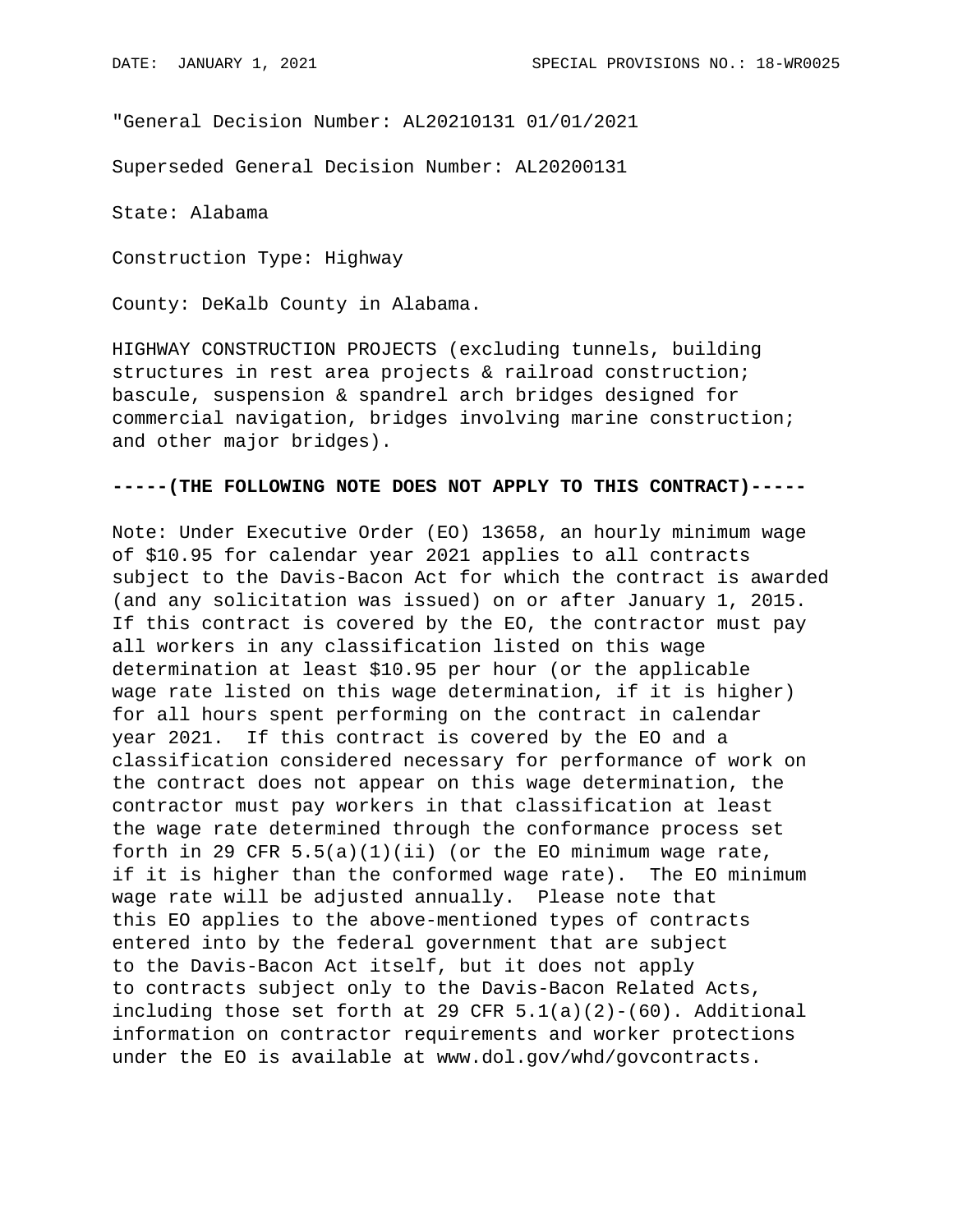| Modification Number | Publication Date |  |
|---------------------|------------------|--|
|                     | 01/01/2021       |  |

# SUAL2019-010 11/13/2019

|                                                                                    | Rates | Fringes |
|------------------------------------------------------------------------------------|-------|---------|
| CEMENT MASON/CONCRETE FINISHER\$ 16.88                                             |       | 0.00    |
| ELECTRICIAN\$ 20.41                                                                |       | 7.49    |
| FORM WORKER\$ 15.19                                                                |       | 0.00    |
| HIGHWAY/PARKING LOT STRIPING:<br>Laborer\$ 11.86                                   |       | 0.00    |
| HIGHWAY/PARKING LOT STRIPING:<br>Operator (Striping Machine)\$ 19.72               |       | 0.00    |
| IRONWORKER, REINFORCING\$ 16.71                                                    |       | 0.00    |
| LABORER GRADE CHECKER\$ 15.89                                                      |       | 0.00    |
| LABORER: Asphalt, Includes<br>Raker, Shoveler, Spreader and<br>Distributor\$ 12.28 |       | 0.00    |
| LABORER: Common or General\$ 12.12                                                 |       | 0.00    |
|                                                                                    |       |         |
| LABORER: Mason Tender -<br>Cement/Concrete\$ 13.32                                 |       | 0.00    |
| LABORER: Erosion Control\$ 10.46                                                   |       | 0.00    |
| OPERATOR: Asphalt Spreader\$ 14.87                                                 |       | 0.00    |
| OPERATOR:<br>Backhoe/Excavator/Trackhoe\$ 16.80                                    |       | 0.00    |
| $\texttt{Broom/Sweeper} \ldots \ldots \ddot{S} 12.50$<br>OPERATOR:                 |       | 0.00    |
| Bulldozer\$ $15.32$<br>OPERATOR:                                                   |       | 0.00    |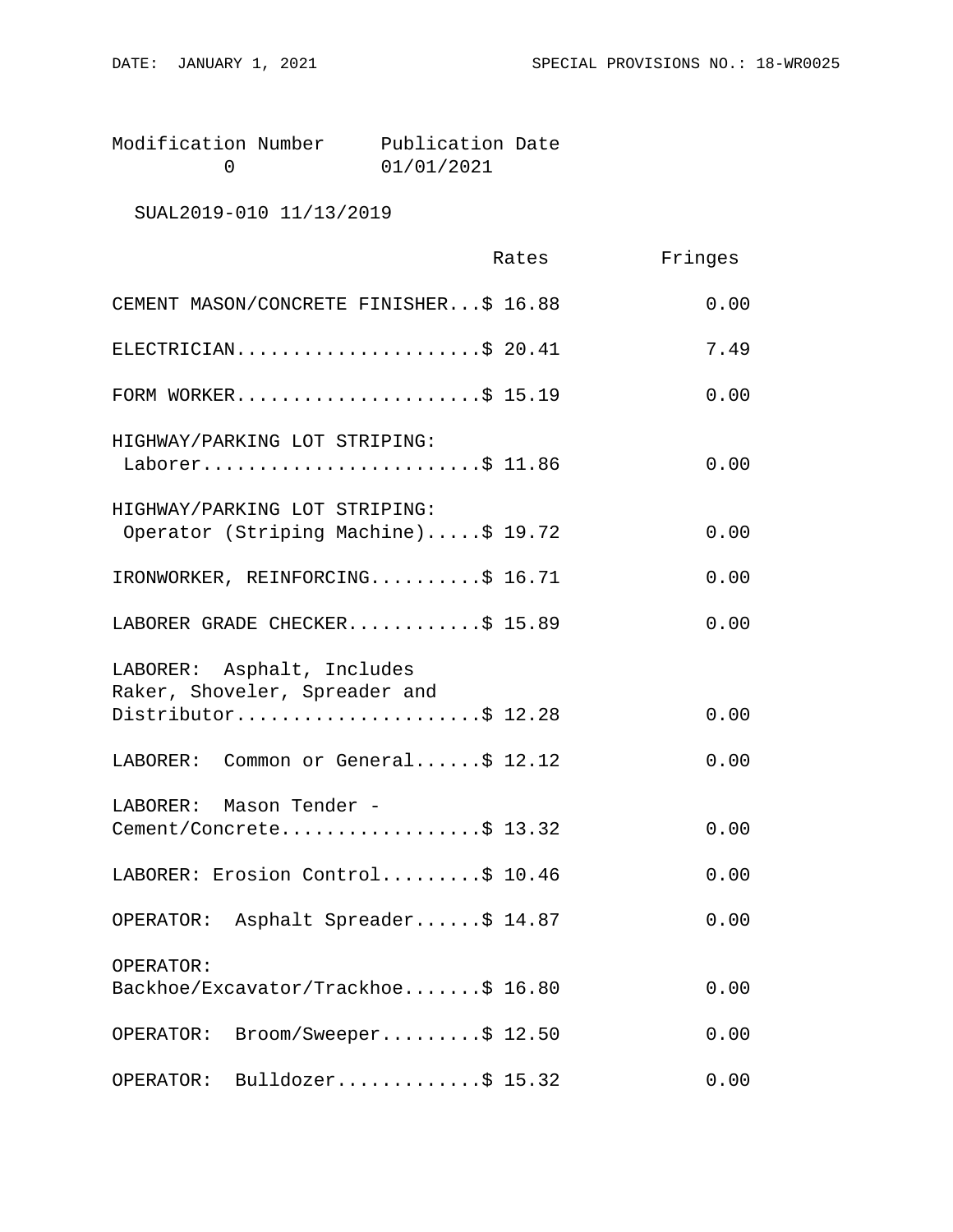|                                        | OPERATOR: $Crane \ldots  \ldots$ \$ 24.02                                 |                          | 0.00 |  |  |
|----------------------------------------|---------------------------------------------------------------------------|--------------------------|------|--|--|
|                                        | OPERATOR: Distributor\$ 15.22                                             |                          | 0.00 |  |  |
|                                        | OPERATOR: Grader/Blade\$ 18.16                                            |                          | 0.00 |  |  |
| OPERATOR:                              | Loader\$ $14.28$                                                          |                          | 0.00 |  |  |
| OPERATOR:                              | Mechanic\$ 17.37                                                          |                          | 0.00 |  |  |
|                                        | OPERATOR: Milling Machine\$ 16.51                                         |                          | 0.00 |  |  |
|                                        | OPERATOR: Paver (Asphalt,                                                 |                          |      |  |  |
|                                        | Aggregate, and Concrete)\$ 16.02                                          |                          | 0.00 |  |  |
|                                        | OPERATOR: Roller\$ 14.40                                                  |                          | 0.00 |  |  |
|                                        | OPERATOR: Tractor\$ 17.14                                                 |                          | 0.00 |  |  |
|                                        | TRAFFIC CONTROL: Flagger\$ 13.39                                          |                          | 0.00 |  |  |
| TRAFFIC CONTROL:                       |                                                                           |                          |      |  |  |
| Laborer-Cones/<br>Barricades/Barrels - |                                                                           |                          |      |  |  |
|                                        | Setter/Mover/Sweeper\$ 15.14                                              |                          | 0.00 |  |  |
|                                        | TRUCK DRIVER: Dump Truck\$ 14.06                                          |                          | 0.00 |  |  |
|                                        | TRUCK DRIVER: Flatbed Truck\$ 15.72                                       |                          | 0.00 |  |  |
|                                        | TRUCK DRIVER: Lowboy Truck\$ 15.88                                        |                          | 0.00 |  |  |
|                                        | TRUCK DRIVER: Water Truck\$ 12.95<br>------------------------------------ | ------------------------ | 0.00 |  |  |
|                                        |                                                                           |                          |      |  |  |

WELDERS - Receive rate prescribed for craft performing operation to which welding is incidental.

#### ================================================================

Note: Executive Order (EO) 13706, Establishing Paid Sick Leave for Federal Contractors applies to all contracts subject to the Davis-Bacon Act for which the contract is awarded (and any solicitation was issued) on or after January 1, 2017. If this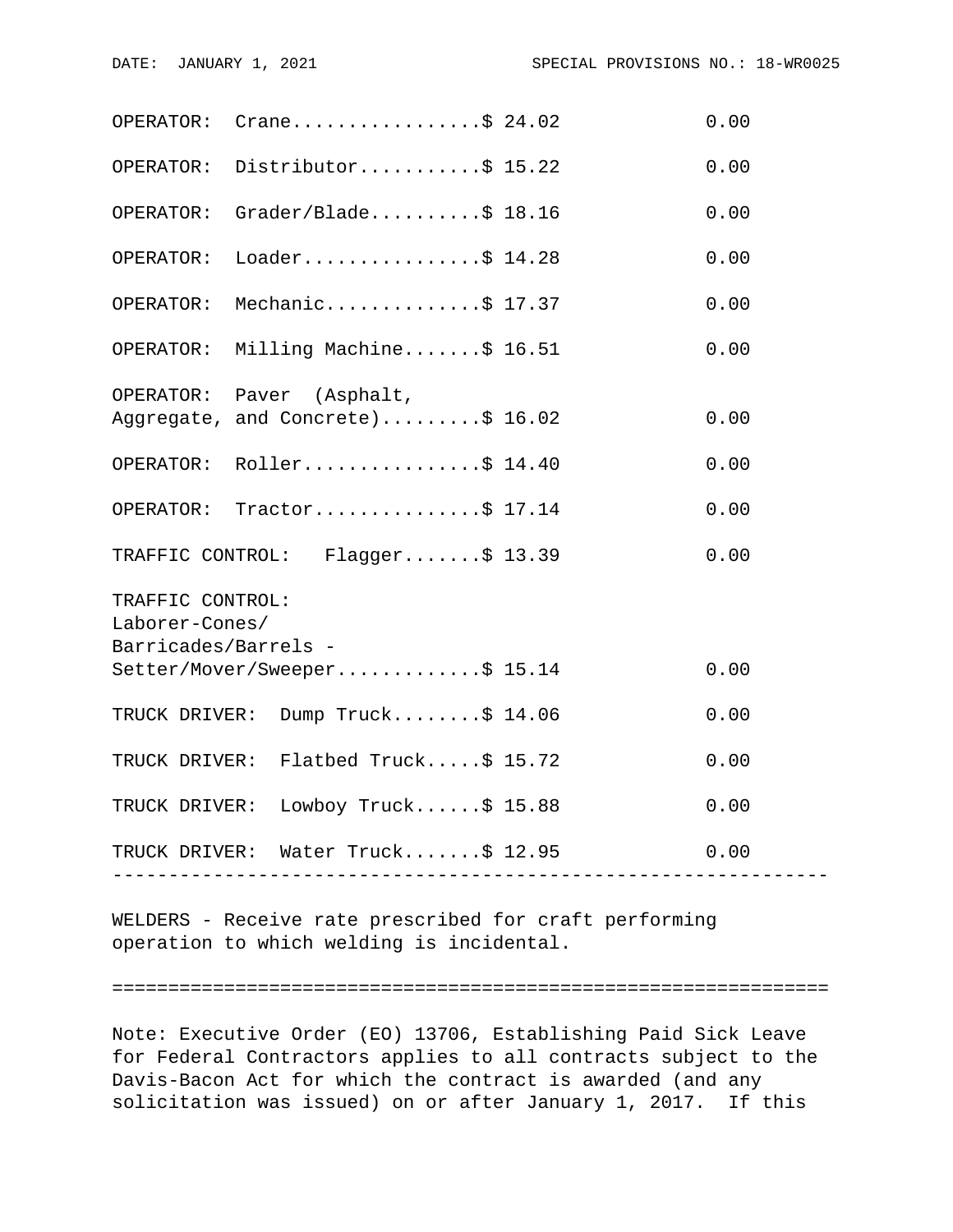contract is covered by the EO, the contractor must provide employees with 1 hour of paid sick leave for every 30 hours they work, up to 56 hours of paid sick leave each year. Employees must be permitted to use paid sick leave for their own illness, injury or other health-related needs, including preventive care; to assist a family member (or person who is like family to the employee) who is ill, injured, or has other health-related needs, including preventive care; or for reasons resulting from, or to assist a family member (or person who is like family to the employee) who is a victim of, domestic violence, sexual assault, or stalking. Additional information on contractor requirements and worker protections under the EO is available at www.dol.gov/whd/govcontracts.

Unlisted classifications needed for work not included within the scope of the classifications listed may be added after award only as provided in the labor standards contract clauses (29CFR 5.5 (a) (1) (ii)).

# ----------------------------------------------------------------

The body of each wage determination lists the classification and wage rates that have been found to be prevailing for the cited type(s) of construction in the area covered by the wage determination. The classifications are listed in alphabetical order of ""identifiers"" that indicate whether the particular rate is a union rate (current union negotiated rate for local), a survey rate (weighted average rate) or a union average rate (weighted union average rate).

Union Rate Identifiers

A four-letter classification abbreviation identifier enclosed in dotted lines beginning with characters other than ""SU"" or ""UAVG"" denotes that the union classification and rate were prevailing for that classification in the survey. Example: PLUM0198-005 07/01/2014. PLUM is an abbreviation identifier of the union which prevailed in the survey for this classification, which in this example would be Plumbers. 0198 indicates the local union number or district council number where applicable, i.e., Plumbers Local 0198. The next number, 005 in the example, is an internal number used in processing the wage determination. 07/01/2014 is the effective date of the most current negotiated rate, which in this example is July 1,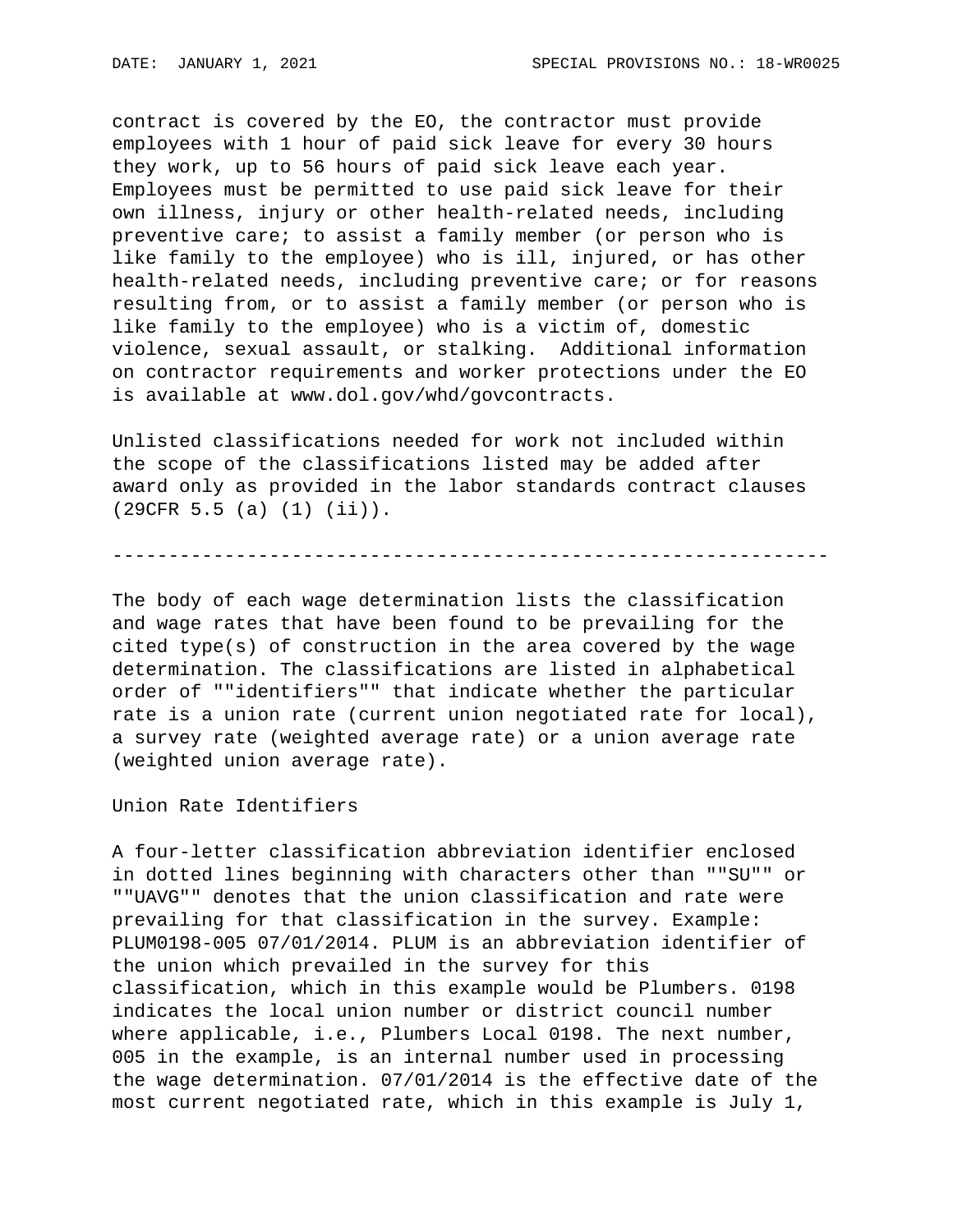## 2014.

Union prevailing wage rates are updated to reflect all rate changes in the collective bargaining agreement (CBA) governing this classification and rate.

### Survey Rate Identifiers

Classifications listed under the ""SU"" identifier indicate that no one rate prevailed for this classification in the survey and the published rate is derived by computing a weighted average rate based on all the rates reported in the survey for that classification. As this weighted average rate includes all rates reported in the survey, it may include both union and non-union rates. Example: SULA2012-007 5/13/2014. SU indicates the rates are survey rates based on a weighted average calculation of rates and are not majority rates. LA indicates the State of Louisiana. 2012 is the year of survey on which these classifications and rates are based. The next number, 007 in the example, is an internal number used in producing the wage determination. 5/13/2014 indicates the survey completion date for the classifications and rates under that identifier.

Survey wage rates are not updated and remain in effect until a new survey is conducted.

Union Average Rate Identifiers

Classification(s) listed under the UAVG identifier indicate that no single majority rate prevailed for those classifications; however, 100% of the data reported for the classifications was union data. EXAMPLE: UAVG-OH-0010 08/29/2014. UAVG indicates that the rate is a weighted union average rate. OH indicates the state. The next number, 0010 in the example, is an internal number used in producing the wage determination. 08/29/2014 indicates the survey completion date for the classifications and rates under that identifier.

A UAVG rate will be updated once a year, usually in January of each year, to reflect a weighted average of the current negotiated/CBA rate of the union locals from which the rate is based.

----------------------------------------------------------------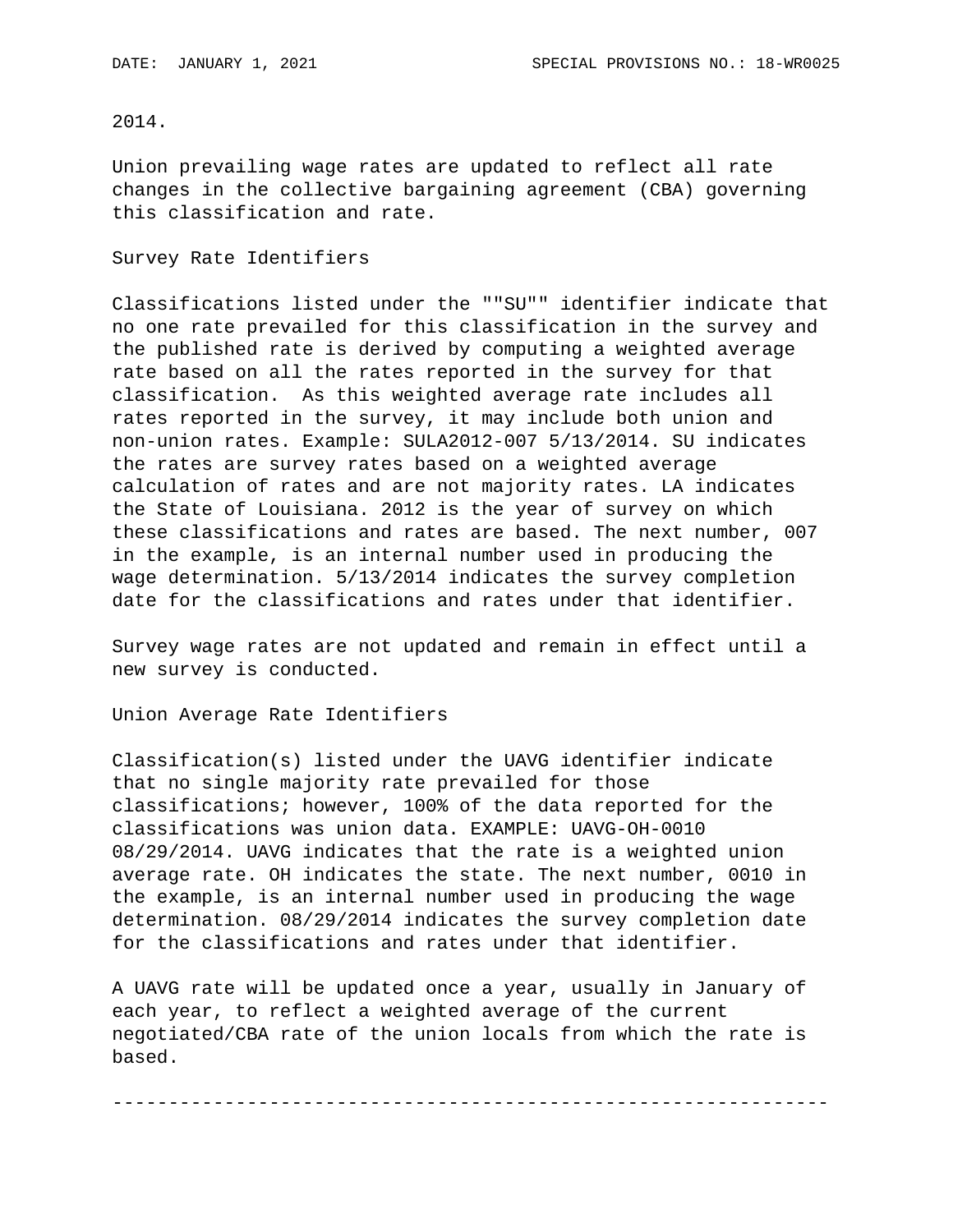#### WAGE DETERMINATION APPEALS PROCESS

1.) Has there been an initial decision in the matter? This can be:

- \* an existing published wage determination
- \* a survey underlying a wage determination
- \* a Wage and Hour Division letter setting forth a position on a wage determination matter
- \* a conformance (additional classification and rate) ruling

On survey related matters, initial contact, including requests for summaries of surveys, should be with the Wage and Hour Regional Office for the area in which the survey was conducted because those Regional Offices have responsibility for the Davis-Bacon survey program. If the response from this initial contact is not satisfactory, then the process described in 2.) and 3.) should be followed.

With regard to any other matter not yet ripe for the formal process described here, initial contact should be with the Branch of Construction Wage Determinations. Write to:

> Branch of Construction Wage Determinations Wage and Hour Division U.S. Department of Labor 200 Constitution Avenue, N.W. Washington, DC 20210

2.) If the answer to the question in 1.) is yes, then an interested party (those affected by the action) can request review and reconsideration from the Wage and Hour Administrator (See 29 CFR Part 1.8 and 29 CFR Part 7). Write to:

> Wage and Hour Administrator U.S. Department of Labor 200 Constitution Avenue, N.W. Washington, DC 20210

The request should be accompanied by a full statement of the interested party's position and by any information (wage payment data, project description, area practice material, etc.) that the requestor considers relevant to the issue.